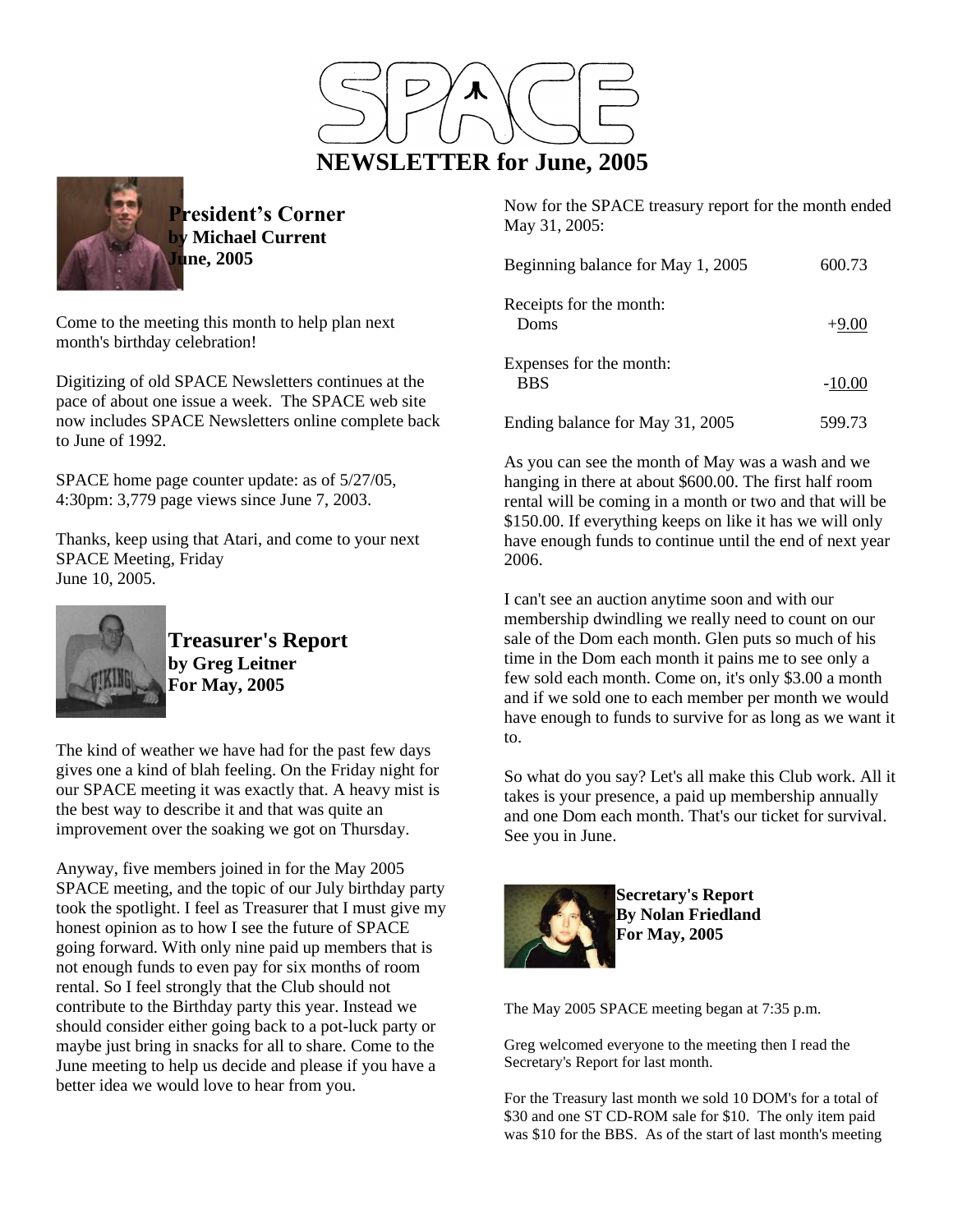our bank balance stood at \$570.73. After the income and expenses for last month we ended up at \$600.73 - A gain of \$30. There hasn't been a bill for the room rental received as of yet for the first half of the year, but one is expected around June or July. SPACE has another excellent DOM this month. Side A is full of pictures - a total of 36 - with not even one free sector left on that side. Side B contains a number of German games and programs, including a program titled "Gebruiksaanwijzing" and an interesting renumbering utility.

The current membership count is now 9 paid up members.

In BBS News this month. Website counters as of the start of this month's meeting are as follows: BBS website - 2,436; Telnet BBS Listing - 2,177; Dialup BBS Listing - 1,092. As was voted on last month the backup BBS is in use and functioning normally. Not much activity to speak of on the BBS this month. The BBS website, however, is seeing an increase in usage. There are now 17 users registered on the SPACE Forum - 2 of them are new. The website has been updated in several areas, including a SPACE Members Only section where members may download and listen to the meetings. The SPACE Mobile and PDA websites have also been updated. The first broadcast of SPACE Radio has not yet been determined however it will be soon. More details on SPACE Radio next month. An email was received from Ron of Prestonsburg, KY with an addition to the Telnet BBS Listing. Ron's BBS is run on real Atari equipment - an Atari Mega ST2 using BBS Express! ST software. Permission was given to Ron to use our Telnet and Dialup BBS listings as references to his users. The reactivation of the spacebbs.noip.com BBS address proved unsuccessful. Within a short amount of time a lot of unsolicited Internet traffic was being received. Shortly after disabling it Internet traffic returned to normal. Nolan, our BBS Operator, will look into getting another domain to use for this purpose. For right now the BBS may be logged on to by going to the BBS website. Users may log in to the BBS, create a new account, read email, etc all from the website.

There was no Old Business this month.

In New Business, we briefly discussed what we might want to do for the SPACE Birthday Party which is coming up in July. SPACE may decide to hold a potluck instead of buying the food this year, but as of this meeting it is not currently known.

The meeting adjourned at 8:20 p.m.

## **The following are the Minutes submitted for April:**

Secretary's Note: These minutes are from the April 2005 SPACE meeting and are not complete. Technical difficulties and the absence of a pen contributed to this. A question mark next to the item means information is not complete or known. Meeting started at 7:40 p.m.

Greg and Michael welcomed everyone to the meeting and then I read the Secretary's Report for last month.

For the Treasury there were 4 DOM's sold for \$12 and \$10 paid out for BBS. We went from a balance of \$568.73 up to \$570.73 - A gain of \$2. We haven't received a bill for the room rental as of yet, but when we do it will probably be for first half of the year.

In BBS news, the website counters are as follows: Main Website Counter - 2,022; Telnet BBS List - 2,005; Dialup BBS List - 982. There is still quite a bit of activity on the Forum with 1 new user. With the up-and-down status of the BBS and hard drive failure, the backup BBS will be used until further notice. The two additional SPACE sites - one for a PDA device and a mobile phone are now working in full. More content has been added to the BBS website and a SPACE Radio section. Also, the SPACE Forum was defaced mid-March. Updated forum software was downloaded and immediately installed. Michael also made the "Test" SPACE Forum area registered only as well due to him finding some posts that shouldn't have been there. The SPACE meeting was successfully recorded live last month. This made it possible for Michael to listen to the entire SPACE meeting. It was voted on to allow SPACE members access to the recorded monthly meetings. SPACE Radio is in the works - more details next month.

There are 12(?) paid up members with quite a few that could renew tonight.

New and Old Business - (?)

There was another another fantastic DOM yet again this month. (?)

Meeting adjourned at 7:50 p.m.



**BBS Corner By Nolan Friedland For May, 2005**

If anyone has any comments, suggestions, ideas, or submissions for the BBS Corner column or the SPACE BBS web site, you may email them to me, Nolan Friedland, at the address shown on the back of this newsletter under the "CLUB OFFICIALS" section.

\*\*\*\*\*\*\*\*\*\*\*\*\*\*\*\*\*\*\*\*\*\*\*\*\*\*\*\*\*\*\*\*\*\*\*\*\*\*\*\*\*\*\*\*

\*\*\*\*\*\*\*\*\*\*\*\*\*\*\*\*\*\*\*\*\*\*\*\*\*\*\*\*\*\*\*\*\*\*\*\*\*\*\*\*\*\*\*\*\*\*\*\*\*\*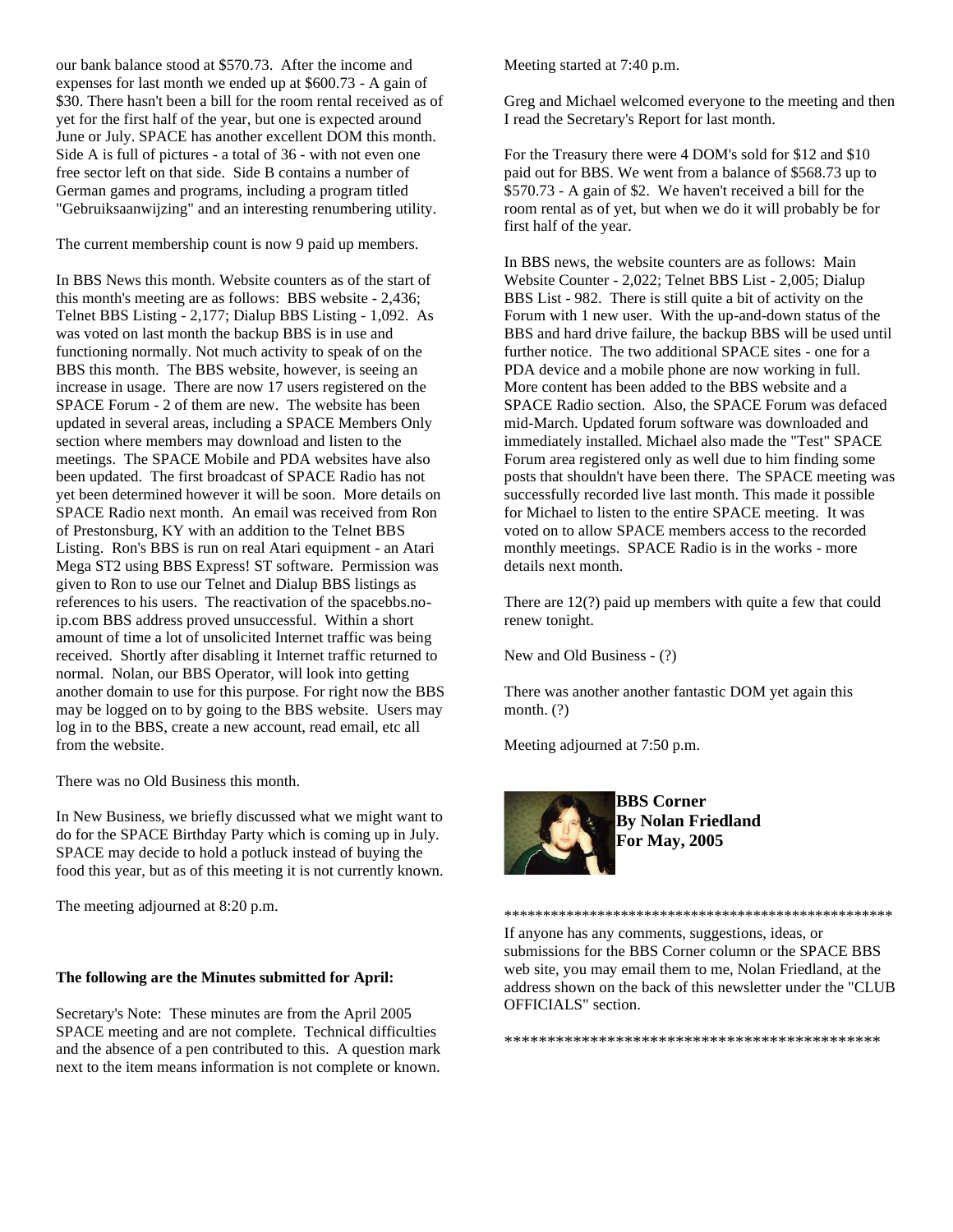## A-T-A-R-I

## Answers-Tips-and-Relevant Information

by Paul Alhart May 1990

This being my first "serious" column since The Atari Federation teamed up with AIM, here is a little background for all my new AIM readers. A-T-A-R-I is almost three years old now. It pretty much covers whatever I want to talk about with a heavy slant toward the 8-bit folk. Your questions and comments, however, are always welcome.

Back about 1984 I bought an Atari 1200XL for my daughter. Having worked several years as an Electronics Technician in the Aerospace industry I was already well aquinted with the hardware aspects of computers. I was also aquinted with that group down the hall that were known as PROGRAMMERS. In my book, programmers were a strange sort. Sure they talked funny and their hair was always a mess, but coming to work in T-shirts, faded jeans, and shower clogs was too much for me to handle. I made up my mind to NEVER become a programmer. Needless to say, that lasted about a week. After typing in a couple short programs I was hooked. I wanted to do more. Much more. But working with main frames all day didn't give me much insight into my Atari. The IBM didn't have Player Missile Graphics. The DEC didn't use Display List Interrupts. What to do? I decided to hit the books.

There has been a lot written for and about the Atari computer, and I have a good percentage of it in my personal library. The writings that helped me the most with getting to know my Atari in those early days were gleaned from Byte magazine. Byte magazine? Today Byte treats Atari as if it were a four letter word. Not so back in 1981. Starting in September 1981 Byte ran a 10 part series called "The Atari Tutorial." Many of the tutorials were written by Chris Crawford while he was working at Atari and were based on the now famous Atari book "De Re Atari." The tutorials go much further than De Re Atari did. Besides being much easier to understand by the novice, each tutorial gives practical examples laced with simple type in programing examples in both Basic and Assembly.

For anyone new to Atari, or you seasoned Hacks that want to know even more about what makes you Atari tick, these writings are a MUST HAVE. Check out your local library to see if they have back issues of Byte. It will be worth the effort.

NOTE: For all my local readers. The Air Force run Tech Library in building 7015 here on Vandenberg AFB has all these issues and more on microfilm. You can get a hard copy of these articles just for the asking.

Following is a list of the tutorials and other articles of interest that were published in Byte magazine in the early 80s.

September 1981 Part 1: The Display List October 1981 Part 2: Graphics Indirection November 1981 Part 3: Player-Missile Graphics December 1981 Part 4: Display-List Interrupts January 1982 Part 5: Scrolling February 1892 Part 6: Atari BASIC March 1982 Part 7: Sound April 1982 Part 8: Generating Sound with Software May 1982 Part 9: Even More Color June 1982 Part 10 Ergonomics

Also check out:

January 1980 Indirect Addressing for the 6502 January 1981 An Introduction to Atari Graphics November 1982 Computer Animation with Color Registers

If you know of any other obscure writings that you feel the rest of us Atarians should know about, let me know and I will pass the word in a future column of A-T-A-R-I. Write me at:

A-T-A-R-I Paul Alhart 524 North Zee St. Lompoc, Ca. 93436

\*\*\*\*\*\*\*\*\*\*\*\*\*\*\*\*\*\*\*\*\*\*\*\*\*\*\*\*\*\*\*\*\*\*\*\*\*\*\*\*\*\*\*\*\*\*

From: Michael Current [hunmanik@earthlink.net] Sent: Sunday, May 15, 2005 9:16 AM Subject: 8BIT>Atari SAP Music Archive 2.9

--Date: Sun, 08 May 2005 14:50:02 -0700

Zdenek Eisenhammer has announced:

A new version of the popular Atari XL/XE music collection has just been released. It brings 69 new songs (so the total is 1900 POKEY tunes now!), many credits fixes, bugfixed songs and removed duplicates.

URL: http://asma.atari.org/

[This news item courtesy of Atari.org - [http://www.atari.org\]](http://www.atari.org/)

\*\*\*\*\*\*\*\*\*\*\*\*\*\*\*\*\*\*\*\*\*\*\*\*\*\*\*\*\*\*\*\*\*\*\*\*\*\*\*\*\*\*\*\*\*\*

From: Michael Current [hunmanik@earthlink.net] Sent: Sunday, May 15, 2005 10:06 AM Subject: 8BIT>Flop 48 disc magazine

--Date: Sat, 14 May 2005 09:16:18 -0700

New issue of Czech 8bit Atari disc magazine FLOP has been published.

http://flop.atari.org

[This news item courtesy of Atari.org - [http://www.atari.org\]](http://www.atari.org/)

\*\*\*\*\*\*\*\*\*\*\*\*\*\*\*\*\*\*\*\*\*\*\*\*\*\*\*\*\*\*\*\*\*\*\*\*\*\*\*\*\*\*\*\*\*\*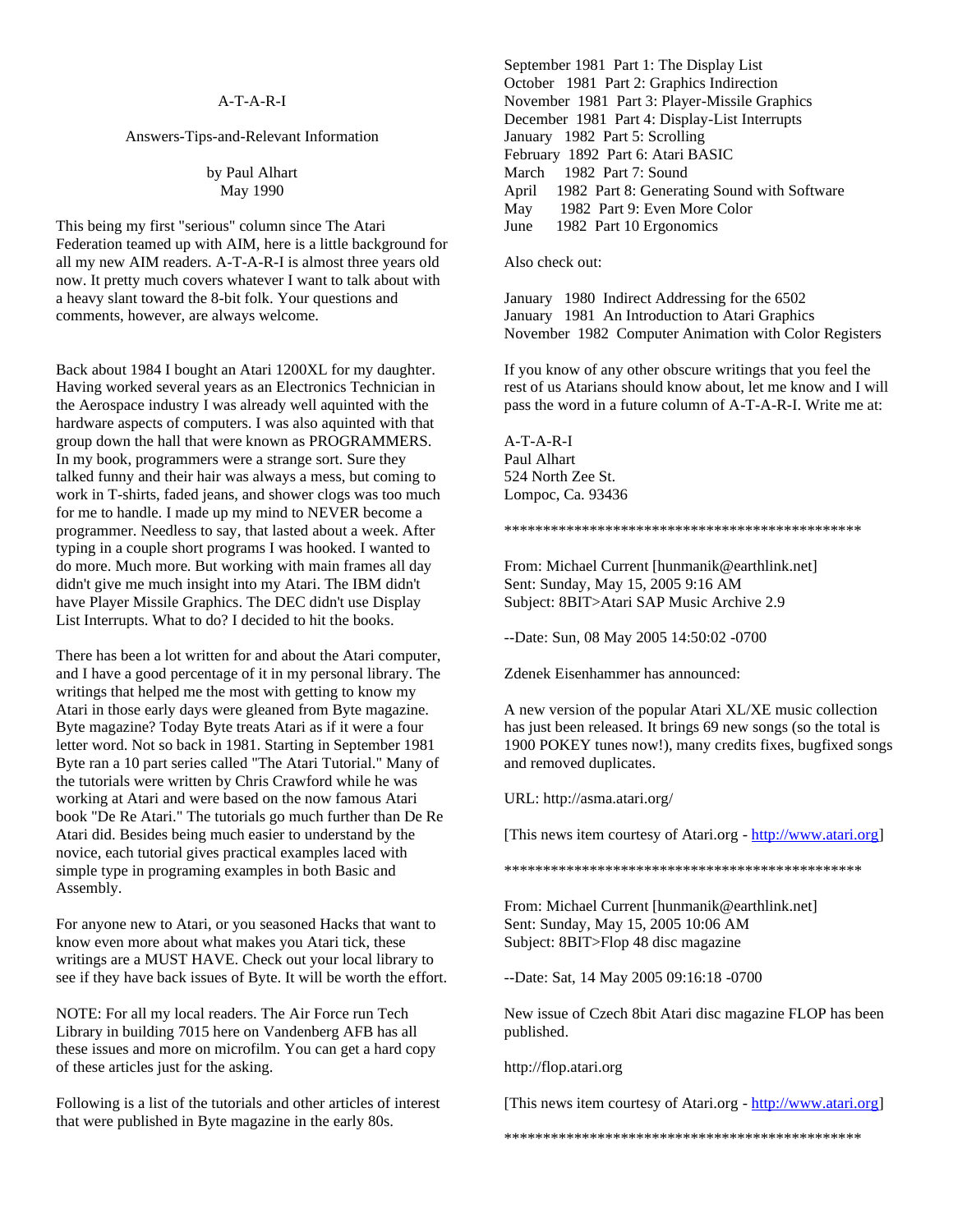From: Michael Current [hunmanik@earthlink.net] Sent: Friday, May 27, 2005 4:19 PM Subject: 8BIT>TURGEN, Turbo 2000 generator 1.0 released

--Date: Mon, 23 May 2005 08:57:31 -0700

Michael Kalous has announced:

PC-->ATARI data transfer utility. From atari file located on PC creates a WAVE sound file which conatins Turbo 2000 record. The wave file can be recorded to a cassete or CD-AUDIO.

Click at the following link and scroll to TURGEN 1.0 My web pages are in Czech but the program is in english.

URL: http://www.baktra.wz.cz/Software.html

[This news item courtesy of Atari.org [http://www.atari.org\]](http://www.atari.org/)

## \*\*\*\*\*\*\*\*\*\*\*\*\*\*\*\*\*\*\*\*\*\*\*\*\*\*\*\*\*\*\*\*\*\*\*\*\*\*\*\*\*\*\*\*\*\*

From: Michael Current [hunmanik@earthlink.net] Sent: Sunday, May 15, 2005 10:06 AM Subject: Atarimax MyIDE+Flash Cartridge Now Available

--From: Steven Tucker --Date: Sat, 14 May 2005 09:37:14 GMT

I happy to announce that in co-operation with Mr. Atari, the "MyIDE+Flash" IDE Interface Cartridge is now available.

The "MyIDE+Flash" Cartridge is a professionally produced IDE interface cartridge for all 64k Atari 8-bit computers.

The new MyIDE+Flash interface combines Sijmen "Mr. Atari" Schouten's popular "MyIDE" interface with an Atarimax 1Mbit reprogrammable flash cartridge.

The cartridges built in 1Mbit flash system allows you to utilize the interface and your hard disk setup in any 64k XL/XE computer, using the built-in boot OS, without modifications to the existing hardware or operating system.

Official technical support and boot rom development is provided by Mr. Atari, the creator of the MyIDE interface.

In addition to the pre-made boot roms, advanced users can use the powerful open source Maxflash multicart firmware development scripts to create and share their own highly customized boot roms, containing a mix of officially supported software and their own hard disk utilities, games or other software.

Pre-ordering begins now, with shipments starting 05/19/2005.

Pre-order pricing is \$49.99 per cartridge for the first 100 cartridges. (about 39 Euro currently)

For complete product information and the order form go to:

http://www.atarimax.com/myide/documentation/

Highlights:

Complete MyIDE interface with gold plated IDE connector and disk activity LED. Built in user reprogrammable flash boot rom. Complete ready to run, pre-approved Mr. Atari boot roms available. Open source rom development kit, roll your own boot roms including any programs you like! Hobbyist oriented design, no surface mounted parts. Highest quality color labels. Full MyIDE technical support from Mr. Atari!

\*\*\*\*\*\*\*\*\*\*\*\*\*\*\*\*\*\*\*\*\*\*\*\*\*\*\*\*\*\*\*\*\*\*\*\*\*\*\*\*\*\*\*\*\*\*

From: Michael Current [hunmanik@earthlink.net] Sent: Sunday, May 15, 2005 9:17 AM Subject: New XaAES development snapshot

--Date: Sun, 08 May 2005 14:50:54 -0700

GokMasE has announced:

A new development snapshot of XaAES has been made available on the un-official XaAES page. More than anything, this update offers really good stability. In addition to that, you could also expect:

\* Scroll lists has been inplemented, used internally for eg. the XaAES "about.." window as well as the file selector.

\* File selector can now have "tree view" style. The contents of the current dir can also be presented in realtime, as loaded.